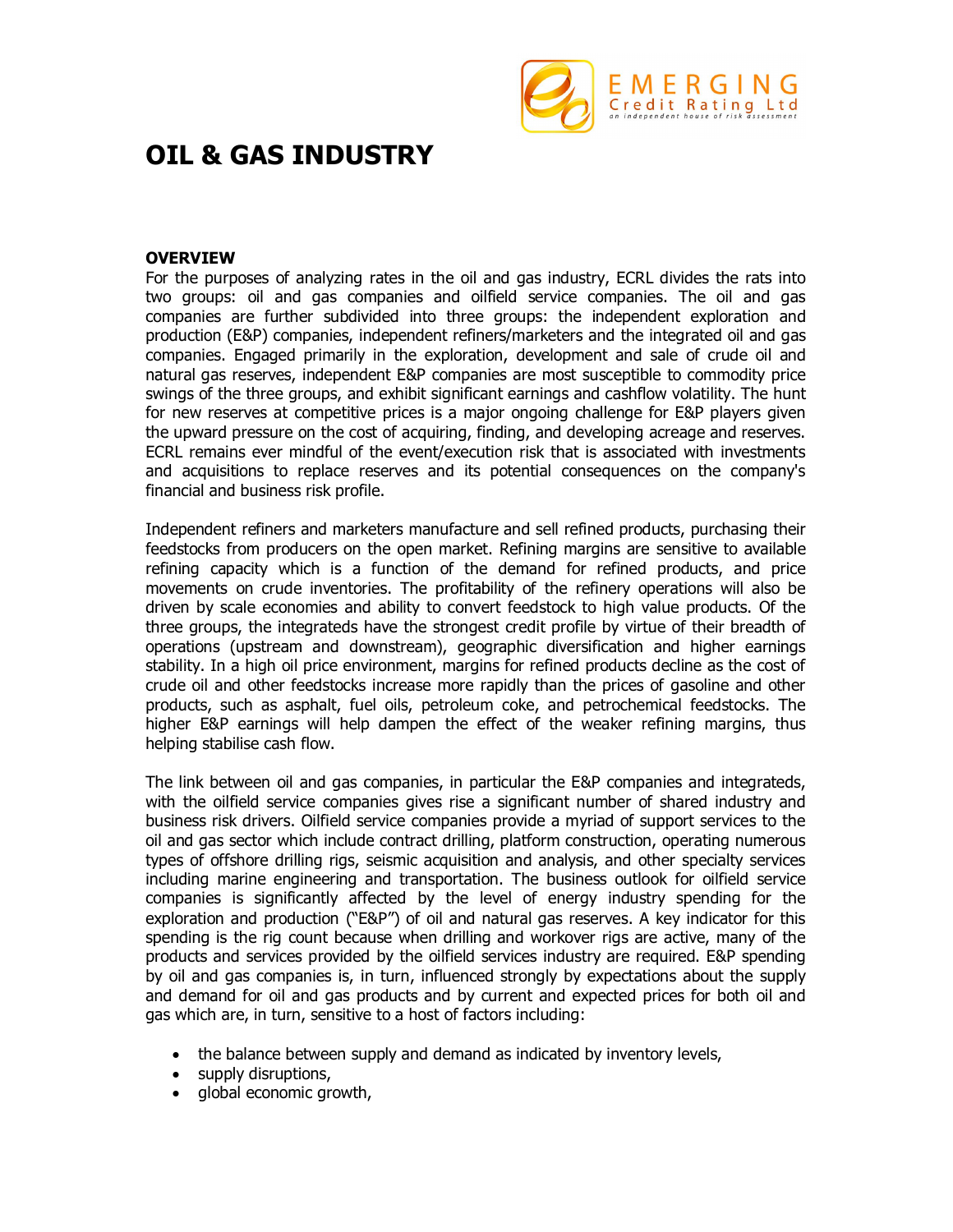

- the degree to which individual OPEC nations and other large oil and natural gas producing countries are willing and able to control production and exports of oil,
- technological advancements that improve total recovery and productivity,
- access to prospects or untapped reserves,
- ability of oil and natural gas companies to access the funds necessary to carry out their E&P plans, and
- government regulations, including environmental regulations, which affect production cost and may limit the quantity of oil and natural gas that may be economically produced.

The finite supply of global oil resources and increasing finding and development costs are factors supporting long-term oil prices, while short-term oil prices are significantly influenced by changes in global economic growth and OPEC production. This was clearly seen with oil price movements in 2008 where in the first half of the year, prices and global oil consumption moved up together, and then down together in the second half, because of the shrinking global economy.

When oil prices are high, oilfield services investments benefit from an increase in the demand for the equipment (e.g., rigs) and systems needed to extract the resources rises, leading to higher day rates as well as greater utilization. When oil prices are low, the highly capital intensive oilfield service providers face the prospect of their infrastructure, specialized tools and machinery and facilities becoming idle if their E&P clients scale back operations.

# **ANALYTICAL FRAMEWORK**

ECRL's rating approach to oilfield service providers follows a broad framework, the major areas of focus comprise:

- Business Risk
- Operations Risk
- Financial Risk
- Management and Qualitative Factors

# **BUSINESS RISK**

ECRL considers the market position of the oilfield services provider in its core oilfield service markets and segments and the defensibility of its competitive position, geographic diversity, the intensity of competition as well as the barriers to entry for its primary business lines. The customer base of an oilfield services provider typically comprises the state–owned national oil company (or companies where its operations are geographically diversified) as well as multinational oil majors. ECRL regards the length of the ratee's relationships with its customers, its success in securing contract renewals from existing customers, the proportion of business secured through competitive bidding, order backlog and new order intake as important indicators of its competitive standing.

ECRL seeks to identify the ratee's competitive advantages as well as challenges or weaknesses in its chosen business lines. The ability of an oilfield services provider to compete in the oilfield services market is a function of their ability to differentiate its product and service offerings by technology, service and the price paid for the value delivered. Success in marketing geophysical services for the oil and gas industry, for instance, is based on several factors, including price, crew experience, equipment availability, and technological expertise, reputation for quality and dependability and safety record. Where project-oriented oilfield service providers such as EPCM companies are concerned, ECRL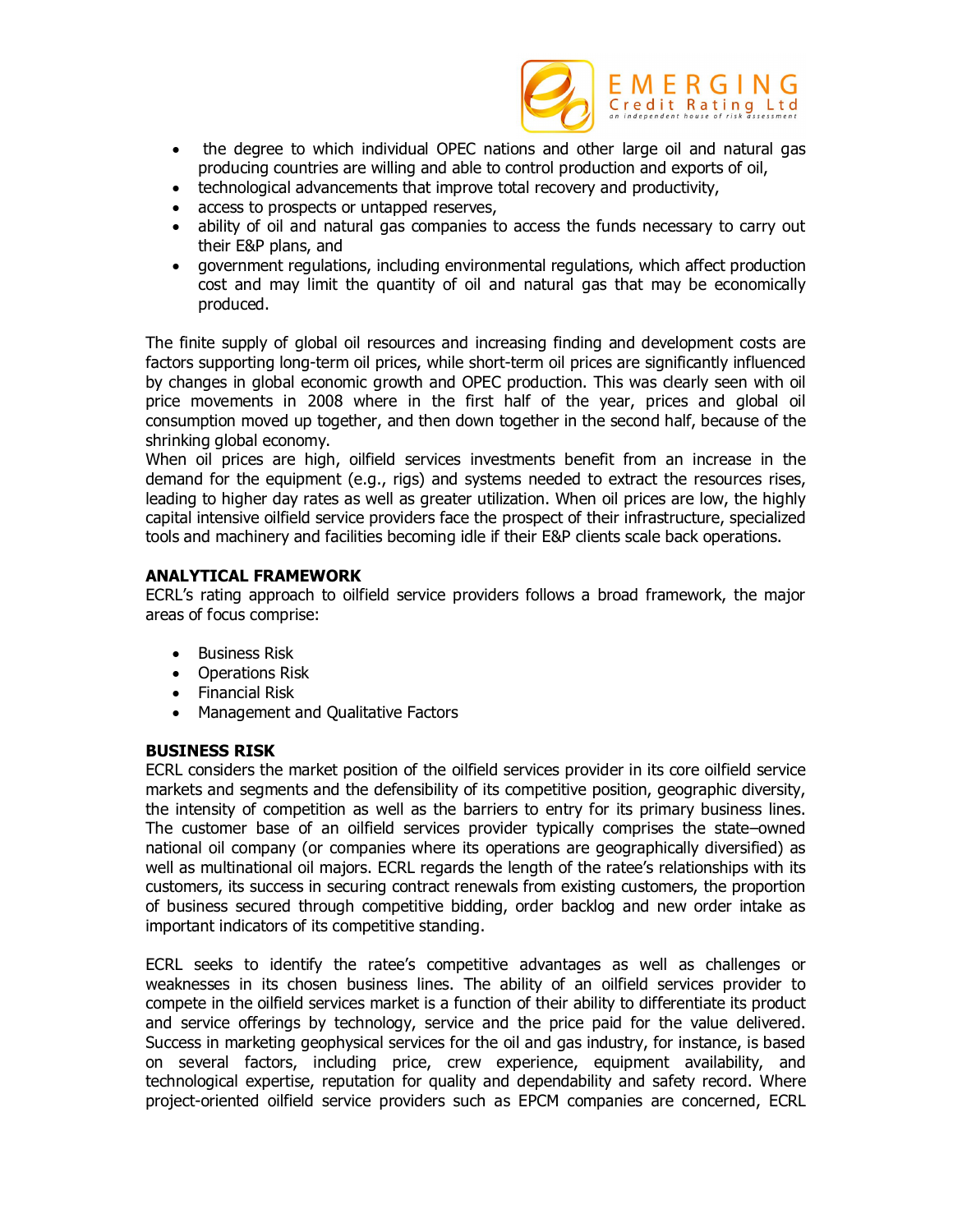

believes the following to be key determinants of competitiveness: a proven and historic track record of project completion and client satisfaction as well as the ability to complete projects on schedule while meeting customers' performance requirements and budgetary needs.

Market diversity helps to mitigate the impact of the cyclicality in the ratee's core markets. A continued strategy of maintaining a good balance across its entire business portfolio permits the oilfield services provider to focus on its more stable business markets while also remaining ready to capitalize on developing its cyclical markets when they are strong. Accordingly, this allows the ratee to better weather any downturns in a specific market.

ECRL looks at the trends in the oilfield services provider's backlog of commitments for future revenue, the expected time frame for the completion of written orders or firm commitments. Of relevance to ECRL's analysis is whether the contracts for services may be subject to modification by mutual consent or cancelable by the customer on short notice without penalty. ECRL recognizes that because of these factors, a ratee's backlog as of any particular date may not be indicative of its actual operating results for any succeeding period. The form of contracts, fixed price or cost-plus, and the lifetime of the contract are determinants of potential earnings variability and earnings visibility. An exceptionally large increase in the order backlog figure may signal an aggressive competitive stance that could constrict profit margins and limit the ratee's ability to pass on rising input costs on fixed price contracts.

ECRL also examines customer concentration, that is, the degree to which the ratee relies on order flow from individual customers or a single contract on hand, and the collectability of receivables from significant customers. We would consider any customer who accounts for 10% or more of the ratee's total revenue as significant.

A ratee which derives substantial portions of its revenue from foreign activities faces risks associated with their foreign revenue generating activities. Foreign revenue is subject to certain risks, including those related to foreign exchange movements, border disputes, war, terrorism, civil disturbances, embargo, and government activities such as radical changes in tax regulations or investment laws. In instances where the oilfield services provider generates significant revenue or has large local investments in a political and legal environment is less stable than its home country, its exposure could be material to its financial condition and results of operations. Finally, foreign operations result in accounts receivable or accounts payable that are denominated in foreign currencies and, are therefore, subject to fluctuations in foreign currency exchange rates.

Track Record - ECRL's analyst takes into consideration the rated entity's level of experience in the particular oil and gas business and the ability of the company to deliver its products/services within the stipulated time and budget. A company's strong track record serves as a barrier to entry to other prospective players. Although pricing is a major factor when awarding contracts, many oil majors prefer to work with oil and gas service providers that have proven track records and the ability to deliver on time. For example, the benefits of early commissioning of a new plant may actually outweigh the initial costs of the project.

Technical ability **-** In the oil and gas industry, engineering expertise and technical ability may differentiate a high-end product manufacturer from a lower-end manufacturer. However, companies that have tie-ups or collaboration with technically renowned oil and gas specialists in the international arena may be able to leverage on the reputation of the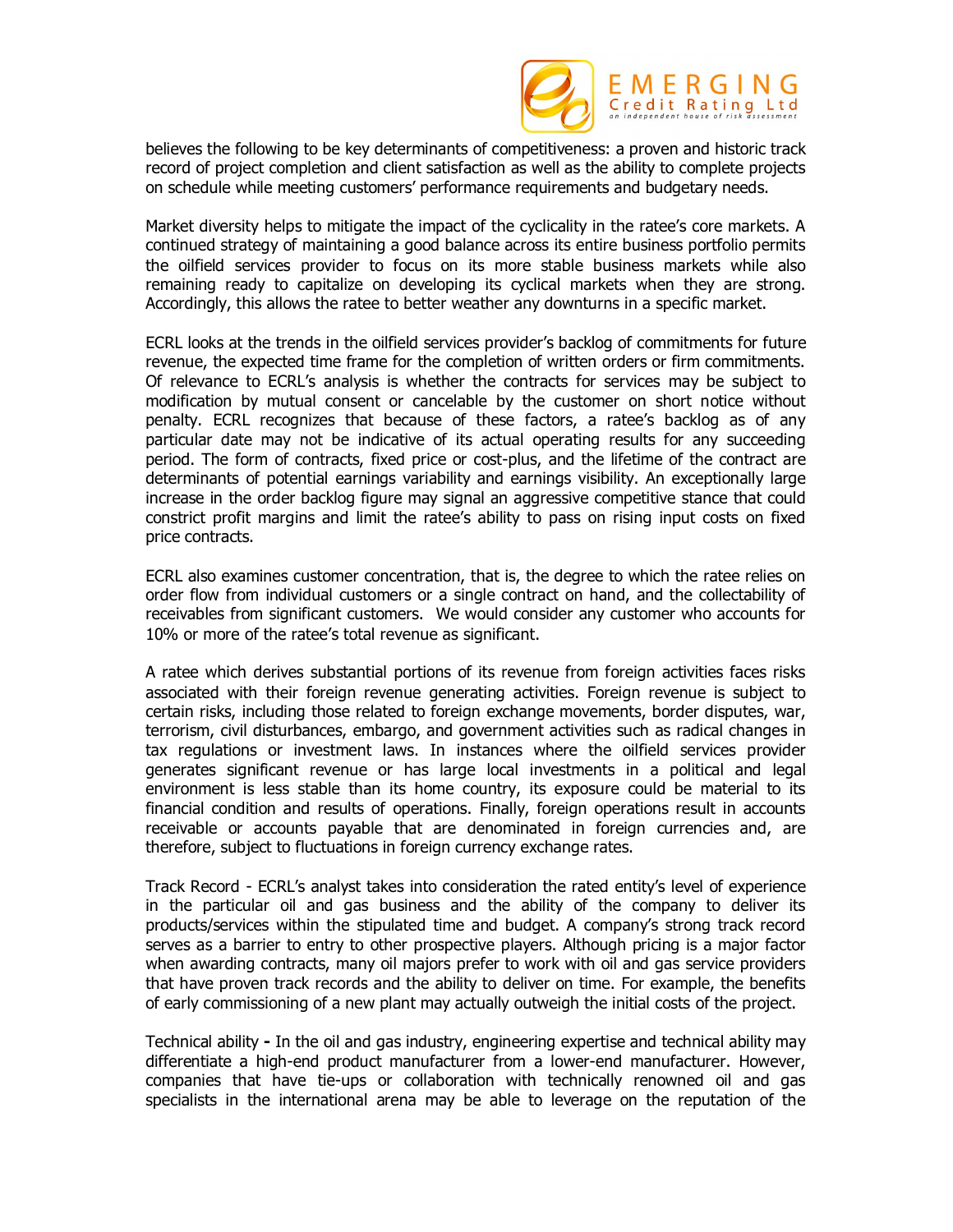

stronger partner when tendering for new contracts. As such, acquisitions of new technologies are also viewed favorably if they serve to improve the company's competitive position in the industry.

Supply Risk - For the acquisition of raw materials that are exposed to price volatility (eg steel), the establishment of back-to-back arrangements with the supplier and client is viewed favorably as it would enable the company to lock-in raw material prices at the start of the contract, or, in the event of price increases, pass this on to its clients.

Competitive Position - One way to look at this area is to identify the company's market share relative to its peers locally as well as internationally (if applicable). ECRL's analyst will want to know if the products/services are easily replicated and also gauge the competitive strength of other similar players in the industry.

#### **OPERATION RISK**

Operations & Maintenance - Apart from the normal plant maintenance and shutdowns, ECRL's analyst will enquire whether there were any unexpected interruptions to the operations of the plant and how the problem was addressed. Other considerations include determining the capacity utilization of the plant against its historical performance. For a marine engineering company, other factors that may be considered are the costs of drydocking and number of dry-docking days.

Insurance - This area addresses whether the company is sufficiently insured to mitigate risks associated with business interruptions and operation. Apart from the usual insurance policies, the analyst should also identify whether there exists other insurance policies which are unique to the business of the issuer.

Government Regulation/Licensing - Incentives from the government may include reinvestment allowances and exemption on taxes (corporate, import, export) which may be applicable in either the local or export countries.

The success of oilfield service providers depends upon attracting and retaining highly skilled professionals and technical personnel. Failure to continue to attract and retain such individuals could adversely affect the ability of the oilfield service provider to compete in its particular segment. The company may confront significant and potentially adverse competition for key personnel, particularly during periods of increased demand for oilfield services.

#### **FINANCIAL RISK**

Financial strength varies according to market share, geographical scope of operations, breadth of products and services, technological capabilities, acquisition trails and financial policy. When analyzing financial risk,

ECRL's analyst takes into consideration the following:

# **Profitability/Earnings**

A sharp drop in oil and gas prices results in rapid and substantial reductions in exploration and production expenditure. Exploration offshore will also be somewhat curtailed but commitments already planned are likely to be carried through. ECRL considers the ratee's performance over a longer term, the impact of cyclical highs and lows on its earnings and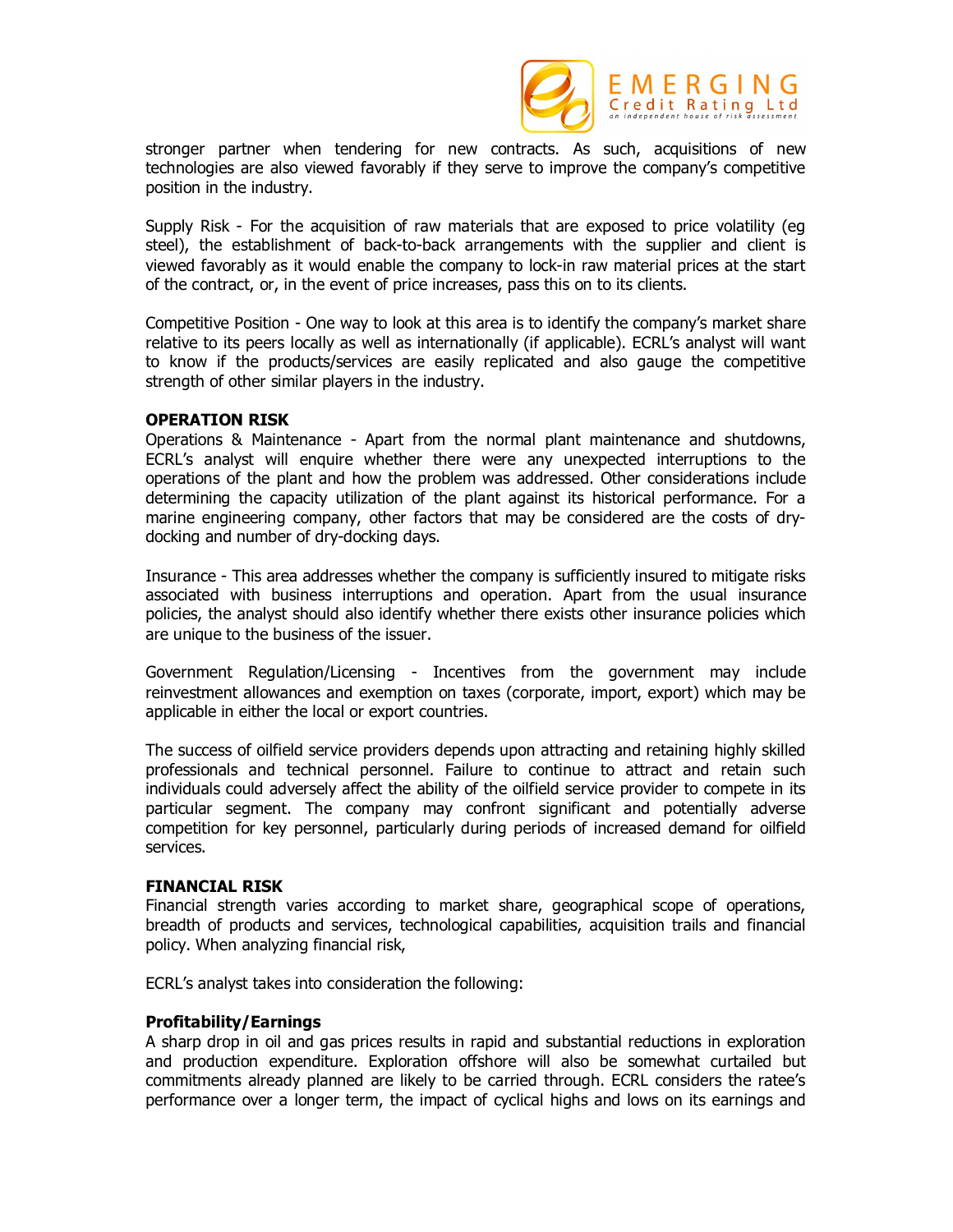

margins, and its resilience in past down cycles as well as ability to adjust its operating cost base in response to a weak revenue environment. The evaluation of the company's profitability and earnings analysis can be determined through the historical and current operating profit margins as well as its growth pattern. Besides the pace of growth, analysts also tend to assess performance by evaluating profits to assets, permanent capital and to equity, and the interest coverage ratio. Analysis of profitability measures becomes more meaningful when compared against peers in the industry. The general financial indicators include:

- Revenue (RM mil)
- Profit before tax (RM mil)
- Profit after tax (RM mil)
- $\bullet$  OPBIT margin  $(\% )$
- OPBIT interest coverage (x)

# **Capital structure/Financial flexibility**

Evaluation of the company's capital structure and financial policies is an indication of its risk orientation. The extent to which it decides to finance its operations with debt rather than equity will influence the analyst's rating recommendation, upon benchmarking. The general financial ratios used include:

- $\bullet$  Debt to Equity  $(x)$
- $\bullet$  Long-term Debt to Equity  $(x)$
- Short-term Debt to Equity (x)
- $\bullet$  Total liabilities to total assets  $(x)$

# **Cash flow protection**

Detailed financial sensitivity analyses are carried out to assess the robustness of the cash flow projections under various adverse scenarios including vulnerability to increase in raw material costs, lower sales and delay in collection of receivables, amongst others. Even in periods of pricing erosion and weak revenue growth, the ratee often has to maintain its long-term commitments to technology development, key skill sets and service and product quality. The exposure of coverage measures to economic risk (adverse movements in interest rates, exchange rates and inflation rates) may also be evaluated. ECRL's analysis of cash flow protection includes some of the following:

- $\bullet$  CFO gross int. Coverage  $(x)$
- $\bullet$  CFO debt coverage  $(x)$
- CFO against capex  $(x)$
- Debt Service Cover Ratio (DSCR) (x)
- Cash flow projections/Sensitivity Analysis (Robustness of debt service coverage measure under various sensitivity scenarios)

# MANAGEMENT AND QUALITATIVE FACTORS

Whilst the quality of a company's management may be difficult to quantify, the assessment of management's abilities and risk appetite are important in assigning a rating. Some of the attributes that the analyst would consider include:

• Experience - track record and background